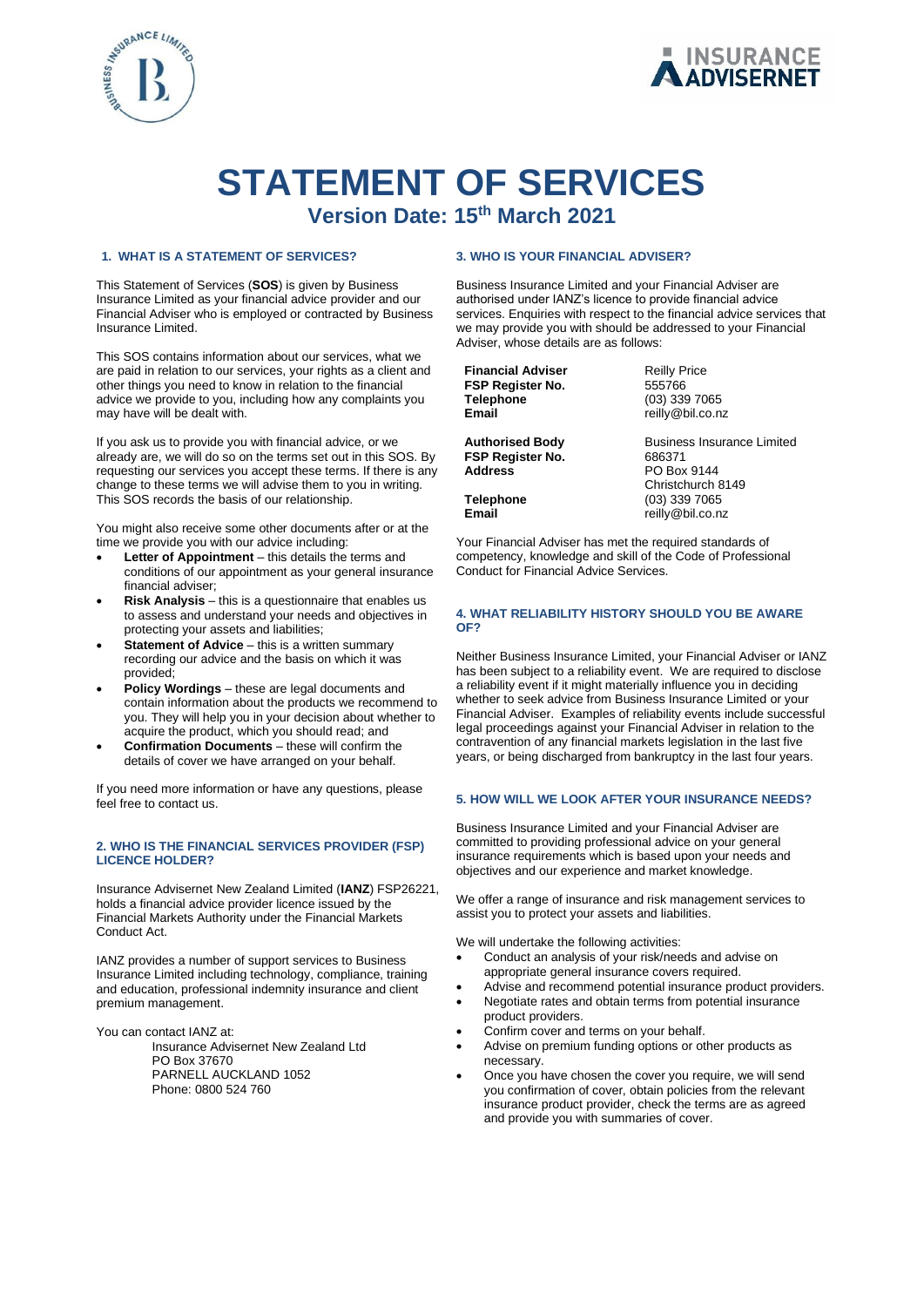#### During our relationship, we will:

- o provide you with invoices for premiums,
- o forward premiums paid to insurers as required,
- $\circ$  forward taxes, and levies to appropriate parties,<br> $\circ$  manage premium adiustments.
- manage premium adjustments,
- o monitor the published performance of your product provider to ensure it meets Reserve Bank of New Zealand minimum financial guidelines and alert you if it falls below those guidelines,
- o assist with claim lodgement and provide claim advocacy.

Your Financial Adviser is able to provide regulated financial advice dealing in a wide range of general insurance products.

To enable us to provide advice which is appropriate to your circumstances, we will need you to provide us with information about the risk(s) to be insured to ensure we correctly evaluate your situation, needs and objectives. You should also tell us about any relevant changes as they occur.

If you are unable, or choose not to provide some information to us, our review will be incomplete and may not take into account all of your needs or circumstances. We may still give you advice, but will provide you with the details and limitations of that advice or in some cases we may also decide that it is not appropriate to give you advice without further information. You will need to assess the appropriateness of our advice, if given, to your needs before acting on it.

# **6. WHAT OTHER SERVICES DOES YOUR FINANCIAL ADVISER OFFER?**

At your request your Financial Adviser can offer you the following additional services:

- Monthly payment options for your insurance policies.
- Advice on indemnity and insurance provisions in your commercial contracts.
- Arrangement of an independent review of your Business Interruption sums insured and indemnity period from an external expert.
- Assistance with a bespoke Business Continuity Plan for your business.
- Provision of an independent risk engineering and management report.
- Commercial and residential valuations from an external expert.

A number of these services fall outside of our core services and may be subject to the agreement of additional remuneration between us or direct with the relevant outsourced services provider. We will advise you of any cost you will incur prior to you authorising any work be completed on your behalf.

#### **7. YOUR OBLIGATIONS**

#### **Payment**

Prompt payment of premiums, taxes and levies (if applicable) on receipt of our invoice (unless arranged otherwise).

You will indemnify us against any liability we may incur regarding payment of Fire and Emergency NZ levies payable when policies are placed with overseas insurers.

#### **Information**

You are solely responsible for the accuracy of any information provided by you to us and to your insurance product provider. Inadequate or incorrect information provided intentionally or in error could result in the impairment or voiding of your insurance cover.

We take no liability for the accuracy or completeness of any information that you provide for the placement or provision of general insurance on your behalf, or incomplete or inaccurate information.

Please let us know if you have any concerns regarding the information you are providing or the level of insurance cover you are requesting.

You are required to:

- Fully disclose any material information to us and your insurance provider. Disclosure in the context includes every matter that you know or could reasonably be expected to know that is relevant to the insurer's decision to accept the risk and, if so, on what terms.
- Set adequate sums insured and liability limits of cover.
- Advise us if you have any questions or concerns regarding the information you are providing for insurance purposes.

# **8. WHAT FEES AND COMMISSIONS ARE PAYABLE FOR SERVICES?**

You are entitled to know how and what we will charge for our services and what other benefits we receive.

When you take out, alter or cancel insurance cover following our advice, Business Insurance Limited may charge you an Adviser Service Fee plus GST and charges. IANZ may also charge an administration fee for processing insurance premiums. Business Insurance Limited may also receive a commission from the Insurance Company of between 5% and 25% of the premium. These fees and commissions will be clearly noted on your premium summary and invoice.

If we refer you to a premium funder with whom you enter into a premium funding arrangement, Business Insurance Limited may receive a commission of between 0% and 3% of the amount you borrow.

# **9. CONFLICTS OF INTEREST AND INCENTIVES**

Business Insurance Limited may pay your Financial Adviser a salary, plus bonuses and other incentives. Business Insurance Limited and your Financial Adviser may receive indirect benefits from insurers and premium funders such as business lunches, tickets to sporting and/or cultural events or corporate promotional merchandise.

We recognise that the above commissions and incentives may create conflicts of interests for Business Insurance Limited and your Financial Adviser. There may also be conflicts of interest between different clients of Business Insurance Limited.

To manage these conflicts we follow an advice process that ensures our recommendations are made based on your financial goals and circumstances. Your Financial Adviser undergoes specialist training in how to manage conflicts of interest. IANZ undertakes compliance audits of Business Insurance Limited and your Financial Adviser and also annually audits our conflicts of interest compliance framework.

We may, however, choose to rebate all or some of the commissions we receive and charge you a fee based on the nature of the service we provide which we will agree with you.

# **10. WHAT ARE OUR TERMS OF PAYMENT?**

## **Invoices**

We will invoice you for the premium, statutory and similar charges (eg EQC, FENZ levy, etc) and any fees we charge for arranging, altering or cancelling your insurances.

You must pay us within the date specified on the invoice or, in the case of a renewal, before the expiry date of the contract of insurance.

If you do not pay the premium on time, the insurer may cancel the contract of insurance and you will not be insured. The insurer may also charge a short term penalty premium for the time on risk.

Premium funding enables you to pay your premiums and statutory and other charges by instalments. We can facilitate the payment by monthly instalment from a company that provides premium funding. Payment by monthly instalments will include an interest charge, which is paid to the premium funding company.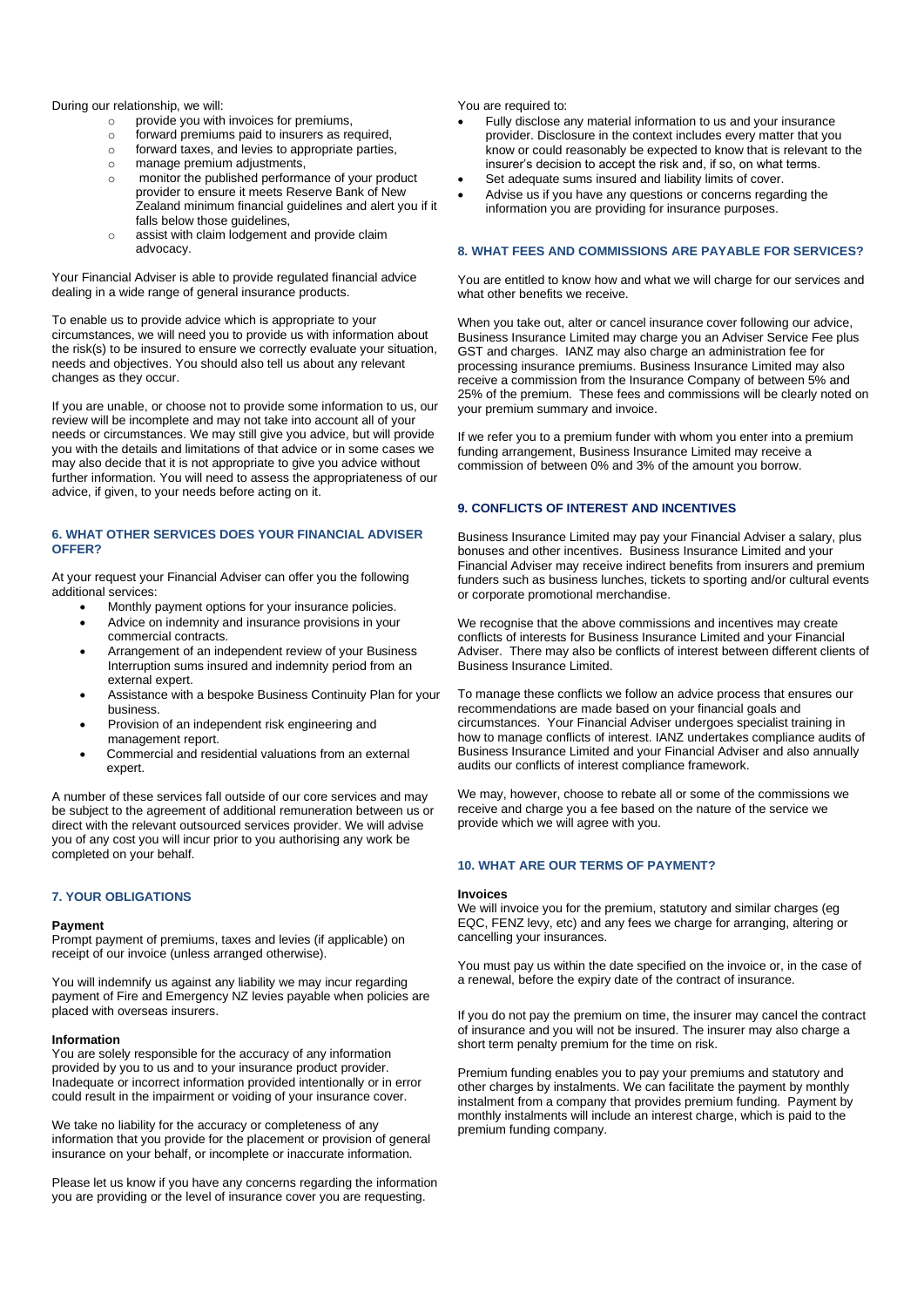#### **11. GENERAL INFORMATION**

#### **Professional Indemnity Insurance**

Business Insurance Limited and your financial advisers are covered under a group professional indemnity insurance policy arranged by IANZ, in the amount of NZ\$100m

The insurance (subject to its terms and conditions) covers errors and omissions arising from advice provided by Business Insurance Limited through its financial advisers.

If you require further information regarding our Professional Indemnity insurance please contact our office.

#### **Term and Termination**

Our services may be terminated by you or Business Insurance Limited with one month's notice in writing to the other party.

If you decide to terminate our services we will be entitled to retain all commissions and fees for any policies of insurance that we have arranged on your behalf. In the event that any insurance premiums are outstanding at the time of termination you must pay us these amounts as part of the termination arrangements.

We will provide all reasonable assistance and cooperation after such notice of termination.

We may continue to answer queries and provide assistance after this period if requested by you, however we reserve the right to charge scaled fees for the provision of such services.

#### **Trust Account for Client Funds**

IANZ operates a trust account for the collection of client premiums and the onward payment of insurance premiums to insurers. The trust account is audited at least annually by a qualified auditor not affiliated with IANZ.

#### **12. IBANZ AND THE CODE OF PROFESSIONAL CONDUCT**

IANZ and Business Insurance Limited are members of the Insurance Brokers Association of New Zealand (IBANZ) and are bound by the IBANZ Code of Professional Conduct.

The Code sets out standards for financial advisers to follow when dealing with clients including requirements to inform clients of remuneration arrangements and any conflict of interest.

A copy of the Code is available in the consumer advice section of our website [www.insuranceadviser.co.nz](http://www.insuranceadviser.co.nz/)

#### **13. WHO DO I CONTACT WITH ANY COMPLAINTS AND/OR DISPUTES?**

If you are not fully satisfied with our services or wish to make a complaint, please speak to your Financial Adviser or Business Insurance Limited in the first instance. If your complaint is not resolved to your satisfaction or you do not want to speak with your Financial Adviser, you may contact IANZ directly as follows:

Complaints Officer Insurance Advisernet New Zealand Ltd PO Box 37670, PARNELL AUCKLAND 1052 Phone: 0800 524 760 [www.insuranceadviser.co.nz/](http://www.insuranceadviser.co.nz/)compliments-and-complaints

We will endeavour to resolve your problem openly and fairly and within a timely manner.

If you are unable to resolve your complaint with IANZ, you may refer it to Financial Services Complaints Limited (**FSCL**), of which IANZ is a member. FSCL is an approved independent dispute resolution scheme which handles complaints against financial service providers, including insurance brokers. FSCL is free to consumers and its decisions are binding on IANZ and Business Insurance Limited (but not on you). Further information about FSCL is available from IANZ and/or from www.fscl.org.nz . You may contact FSCL directly on 0800 347 257.

In some circumstances a dispute may arise between you and the insurer. In such circumstances Business Insurance Limited and IANZ will assist you with details of the insurer's Internal Dispute Resolution process and, if the dispute remains unresolved, access to the Insurer disputes resolution scheme. If the dispute proceeds, you should obtain legal advice from a qualified lawyer.